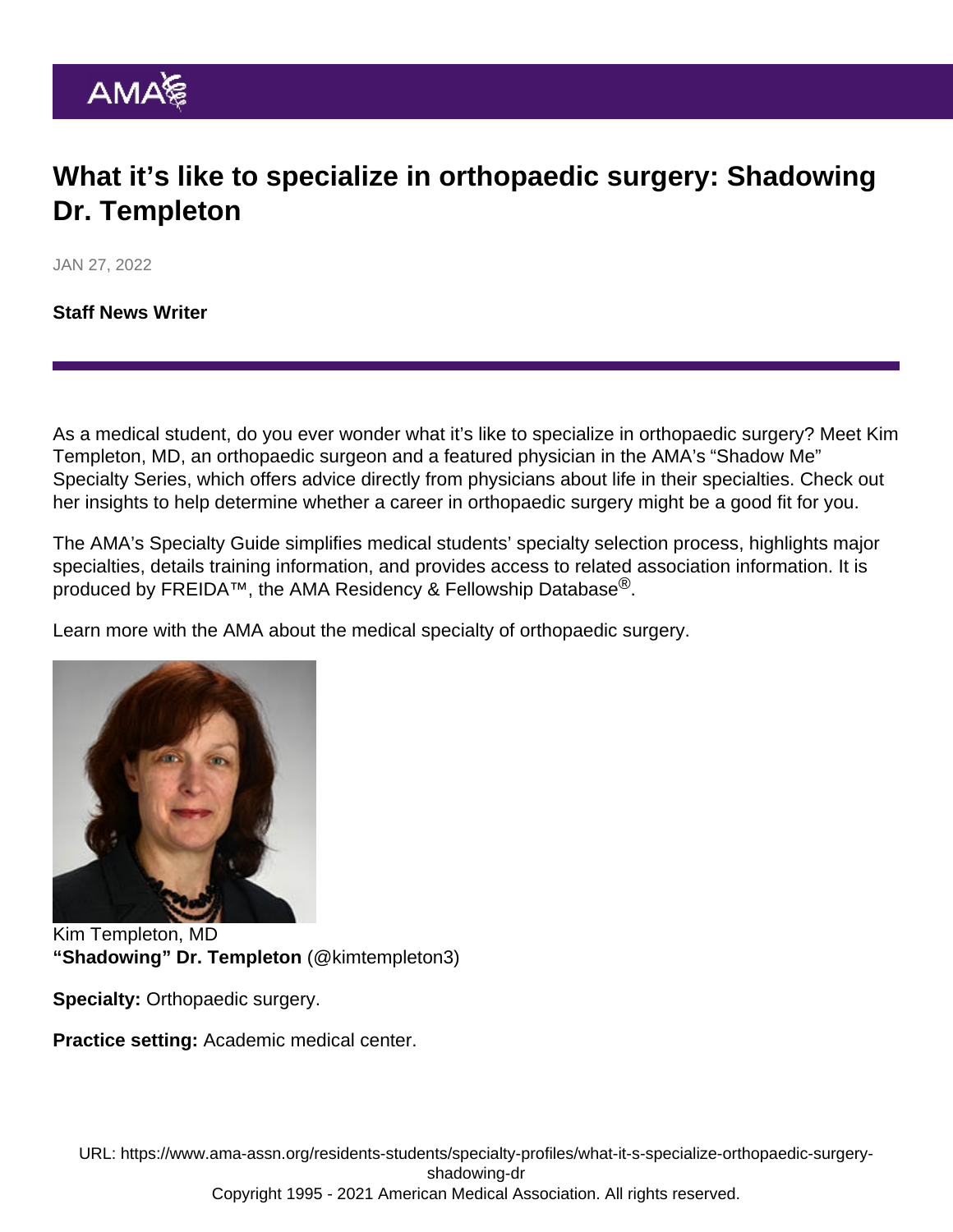Employment type: Employed by hospital.

Years in practice: More than 20.

A typical day and week in my practice: Depends on the day. In addition, things have changed because of the pandemic. I see patients one half day per week and am in the operating room for two days a week or more, depending on the acuity of patient conditions that I see in clinic or in consultation in the hospital. I am a residency program director, so that involves time planning the education program, meeting with residents, discussing remediation efforts, attending graduate medical education [GME] meetings—I'm a member of the institution's GME executive committee—and meeting with medical students interested in careers in orthopaedic surgery.

I'm working nationally on curricular changes, specifically to increase education in sex and genderbased medicine and give lectures on this a variety of other topics to organizations and institutions around the country. One of my other areas of focus is burnout and other issues that can differentially impact women physicians. This has resulted in my giving a lot more presentations over the past couple of years. I'm also active locally in the medical school providing lectures, participating in medical student events, helping develop curricula and policies, and, during the course of my career, chairing all of the primary school of medicine committees. I'm a member and past president of the state medical board, and a prior member of the board of trustees for the Kansas Medical Society.

This—in addition to my work nationally with the AMA (past vice chair of the [Women Physicians](https://www.ama-assn.org/member-groups-sections/women-physicians) [Section](https://www.ama-assn.org/member-groups-sections/women-physicians) and past chair of the Orthopaedic Section), American Academy of Orthopaedic Surgeons, American Medical Women's Association (past president), U.S. Bone and Joint Initiative (past president), Association of American Medical Colleges Council of Faculty and Academic Societies (American Osteopathic Association and now American Medical Women's Association representative), Accreditation Council for Graduate Medical Education Orthopaedic Residency Review Committee, , National Institutes of Health Office of Research on Women's Health Advisory Committee, and National Committee for Quality Assurance Osteoporosis Expert Task Force—requires variable demands on my time for conference calls, meetings and reviewing materials. I'm working on a variety of research projects, many of them focused on issues faced by women physicians.

The most challenging and rewarding aspects of orthopaedic surgery: There is a myth that one of the primary challenges to women in orthopaedic surgery is the strength needed to perform many procedures. That is indeed a myth. Some patient interactions are more challenging than the physical strength or stamina needed for the field. For example, in my world of orthopaedic oncology, it can be challenging to work with patients with cancer who are worried about their prognosis and the impact of their disease on their lives and their families. Not being able to give people a precise timeline or tell them exactly what their future will hold can be frustrating.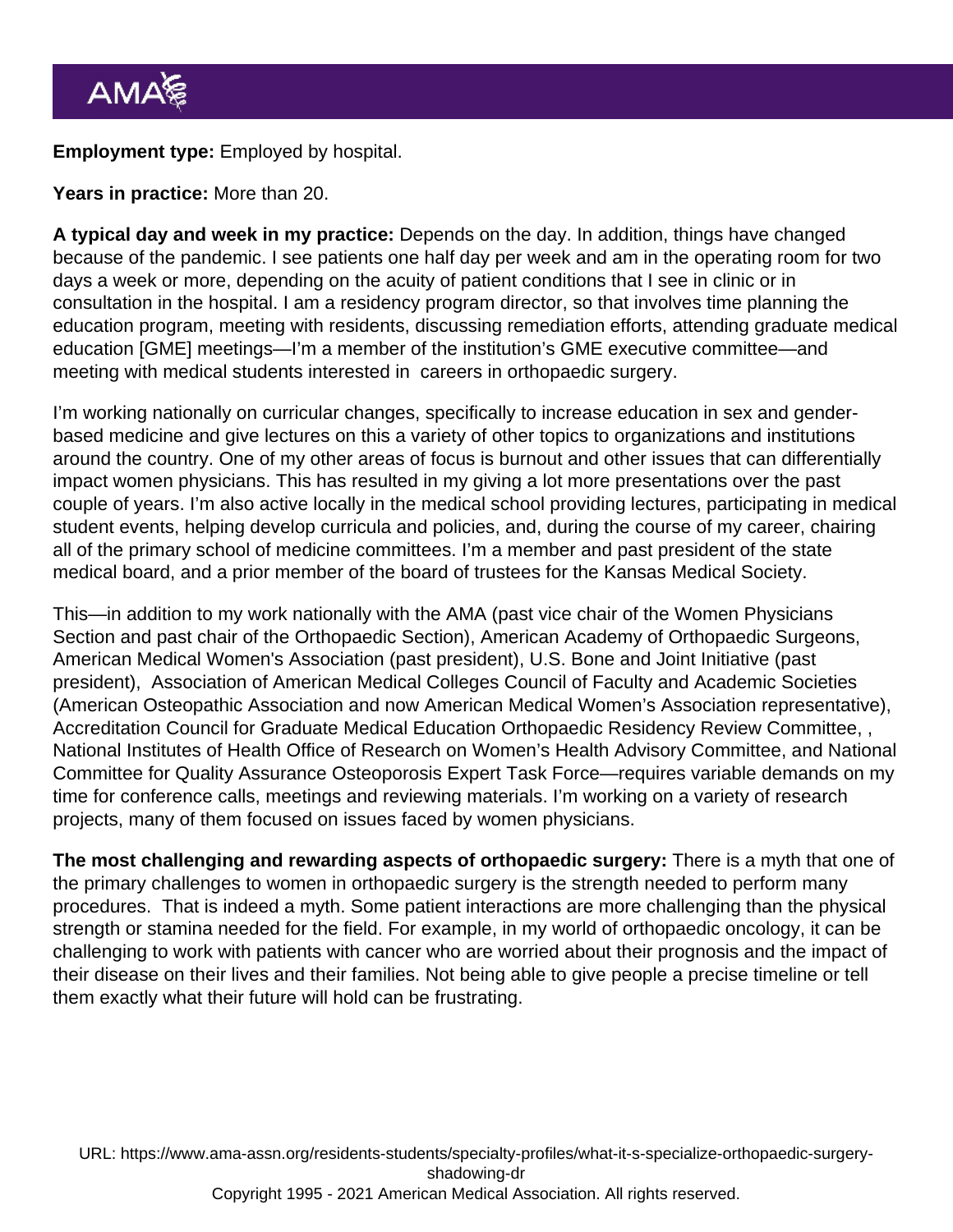As a cancer survivor, I understand that the fear of the unknown, at times, can be worse than receiving bad news. It is also challenging to tell patients that things are not going as anticipated or that there are no additional options for treatment. However, it is important to take your lead from them and what is important to them—quantity (length) or quality of life.

One of the most rewarding things is to work with patients long term, seeing them return to their lives, and seeing them thrive. It is also rewarding to see how they change during the course of their treatment. Most of them gain a different perspective on what is important to them. As a cancer survivor, I understand what that means. I went from someone primarily interested in working as a surgeon and being successful in that arena to wanting to change and improve the world.

How life in orthopaedic surgery has been affected by the global pandemic: Life in orthopaedic surgery has changed because it has become somewhat more unpredictable—it is hard to know when a surge is going to strike that is significant enough to warrant limiting elective surgeries. It makes it difficult to know how to plan and what to tell patients. As a residency program director there is the additional stress of assuring that residents are remaining safe and healthy while continuing to make progress with their education and training.

The long-term impact the pandemic will have on?orthopaedic surgery: The pandemic has led to situations in which surgeons needed to be nimbler in organizing their time, reorganizing their clinic and operating room schedules, etc., so that may have some long-term impact.

As with other physicians, there has been a greater use of telehealth by orthopaedic surgeons during the pandemic, although there are limitations on using that modality in dealing with patients with musculoskeletal condition—more so than others—as much of the diagnosis is informed with hands-on physical exams and testing maneuvers. I'm not sure that telehealth—at least for initial patient evaluations—will continue in the future to play a significant role in orthopaedic surgery.

In terms of how I'm coping and impact for me, the stressors of the pandemic have made me even more committed than I already was to encouraging physicians to seek the health care that they need—mental and physical—especially by working on changes to state licensure and hospital credentialing language.

Additionally, I have worked on the physician re-entry issue for the past several years. The exacerbation of the physician shortage as a result of the pandemic has resulted in my spending more time and additional focus on this area. My work on physician well-being and re-entry are being done through the American Medical Women's Association (AMWA) and are initiatives that I started while president of AMWA.

Three adjectives to describe the typical orthopaedic surgeon: Compassionate, relentless and empathetic.